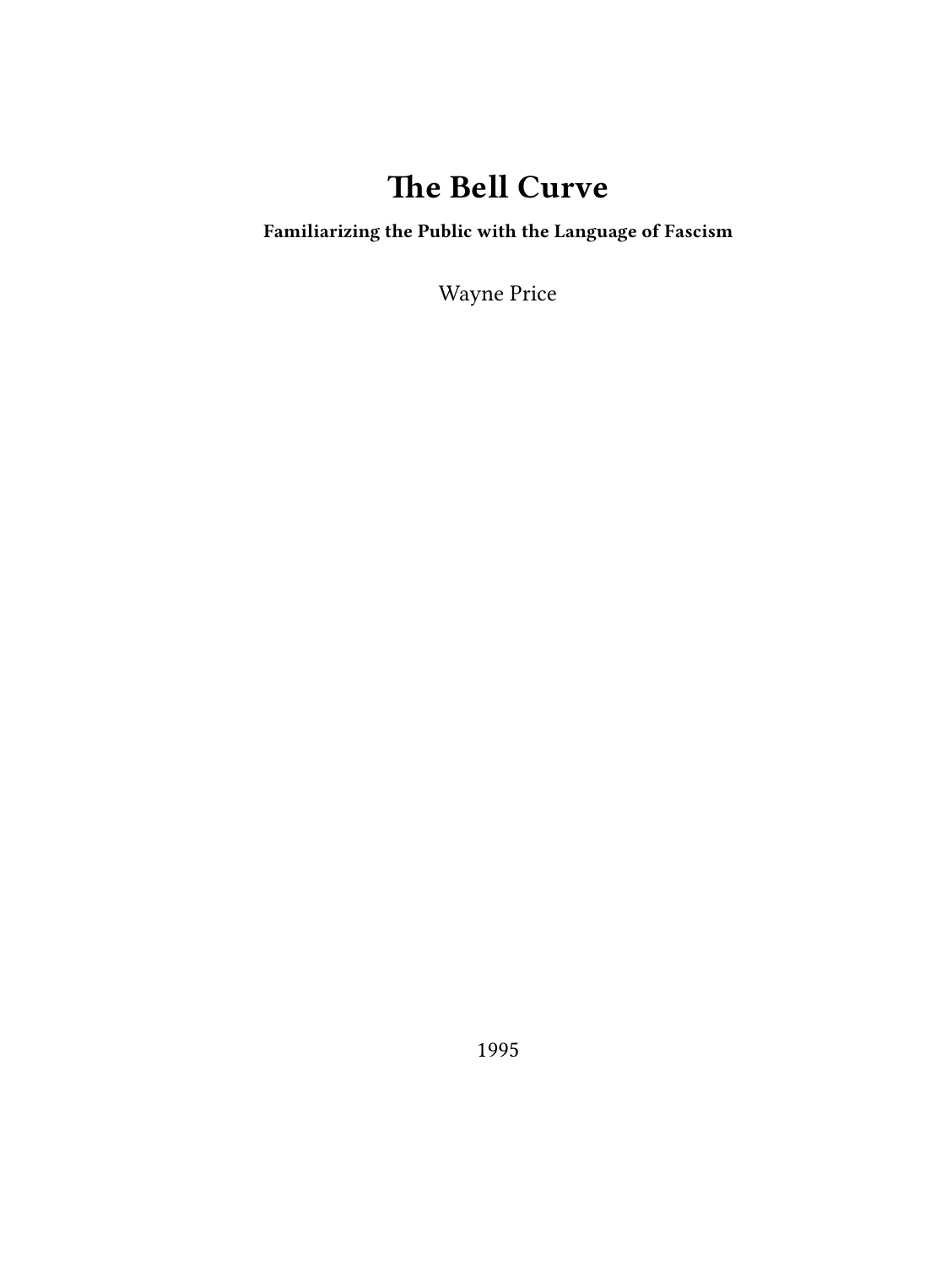# **Contents**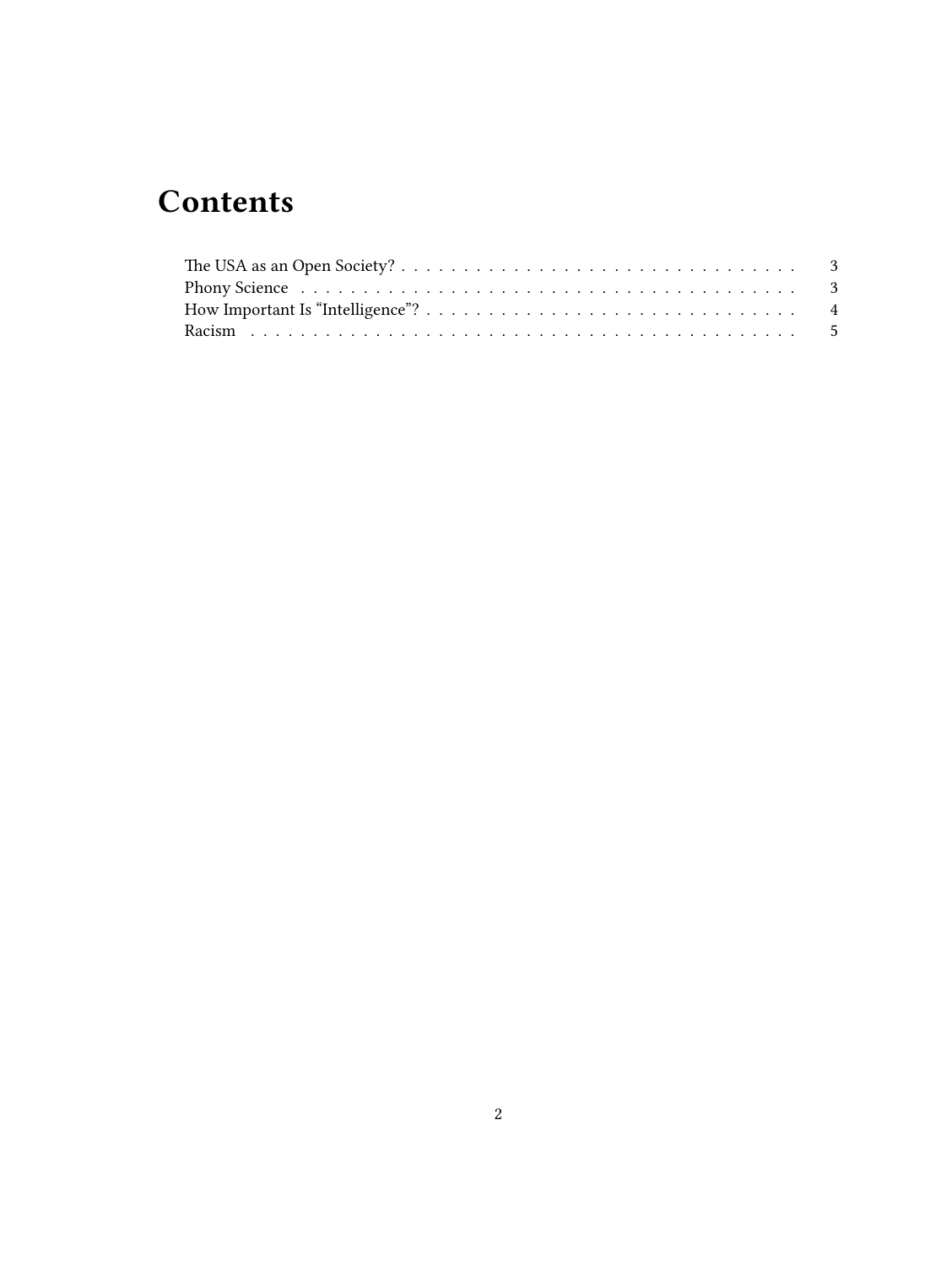There has recently been a lot of publicity around Richard Herrnstein and Charles Murray's The Bell Curve: Intelligence and Class Structure in American Life. The authors claim that IQ tests prove that African-Americans are dumber than whites, lower class whites are dumber than middle- and upper-class whites, and immigrants are dumber than native-born whites.

Along with a number of related books, The Bell Curve has been widely reviewed and discussed in the mass-circulation newsmagazines (Time, Newsweek, and US News), the political publications of liberalism and conservatism (New Republic, Nation, Commentary, etc.), and on the opinion pages and columns of the influential newspapers. The reception has mostly been critical but respectful.

I have not read the whole book, only excerpts together with descriptions and commentary. This is not, then, a book review, but a discussion of a social phenomenon.

#### <span id="page-2-0"></span>**The USA as an Open Society?**

Murray and Herrnstein admit that, in the past, inequality was caused by environmental factors of discrimination and prejudice. But now, they claim, all this oppression has passed away. Nowadays we have an open meritocracy, where individuals from all races, classes, genders, and religions rise freely to the top or fall to the bottom, based only on their intelligence. This creates a "cognitive elite" on top and an "underclass" of fools on the bottom.

The view that the USA is an open society has little relation to reality. Despite certain gains, won with great effort, racism and sexism remain deeply embedded in the structures of every institution. Class position permits wealthier parents to pass on wealth, social contracts, and the social skills and culture needed to advance in this society.

These writers are not making the standard conservative argument. The non-fascist right usually argues that those on the bottom are lazy, shiftless, and immoral: they could do better but chose not to. Therefore society has no responsibility for them; let them starve if they will not work! But Murray and company state that those on the bottom really cannot help themselves. They are simply biologically inferior. This view takes conservatism a giant step toward an openly racist, biological ideology. Its implications, never spelled out, are fascist, including forced sterilization, eugenics, and genocide.

Murray and Herrnstein are clear about the political character of their work. Murray states that he is saying openly the sort of (racist, undemocratic) comments that wealthier white people say privately. Herrnstein is dead, but Murray connects his views with attacks on welfare, Head Start, educational enrichment, and immigration, and with fear of a growing "white underclass."

#### <span id="page-2-1"></span>**Phony Science**

Defenders of The Bell Curve and similar works argue that their opinions should be respected, even if disagreed with, because they are scientific and scholarly. Actually there is no new research presented here, just a rehash of already known material mixed with falsehoods and blatant misinterpretations.

The Bell Curve confuses two very different concepts of "IQ." (Actually, most intelligence or cognitive tests no longer use the term, but I will use "IQ" to mean "scores on intelligence tests.") One is that IQ is a measure of innate intelligence, underlying actual thinking, what people are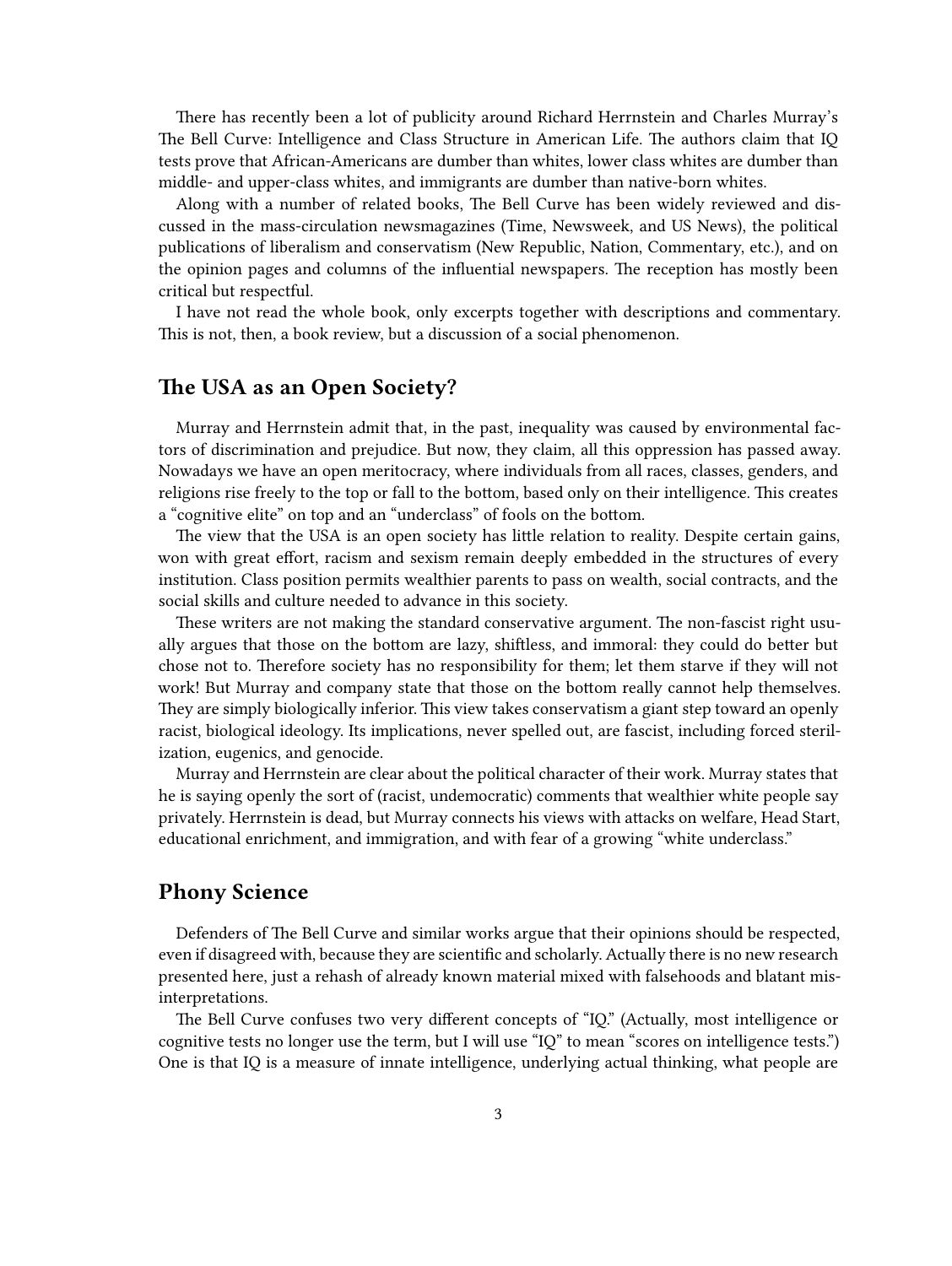born with, unaffected by environment, and unchangeable over a lifetime. It is a real thing in the head (perhaps the speed of nerve conduction). This is the implicit view of Murray and other conservative ideologues.

However, this is nonsense. It is as if someone claimed to have a ruler that did not measure people's real height (caused by the interaction of their genes with the environment) but an innate, underlying Height, unaffected by their diet, and distinct from how tall they actually are.

The other concept is that IQs and other scores are test scores, created to estimate a useful theoretical concept, "general intelligence," that is not a thing but a summary of a set of thinking skills. These include the ability to learn from experience in this culture, to use language (English), to solve problems logically, to think abstractly, and to concentrate on a task. Such skills are the product of a complex interaction between genetic heredity and many aspects of the social and physical environment. This view of intelligence testing is consistent with that of the big majority of psychologists and researchers.

Obviously this set of cognitive skills does not cover all aspects of thinking or acting. It does not include thinking creatively or originally. It does not include artistic or musical or athletic ability. In fact, children may not be classified as retarded just on the basis of an intelligence test; they must also have an evaluation of adaptive behavior: how they take care of themselves and relate to others. Neuropsychologists, who examine brain/cognitive interaction, will usually add a memory test, among other instruments, to an intelligence test. Finally, IQ does not include motivation, so important to how well people do in life, and something heavily influenced by environment and experience.

The manual for the most widely used intelligence test states, "Intellectual ability is only one aspect of intelligence…[We] must distinguish between test scores or IQs on the one hand and intelligence on the other" (Wechsler Intelligence Scale for Children—Third Edition, Manual).

#### <span id="page-3-0"></span>**How Important Is "Intelligence"?**

The bell-curvers claim that intelligence test scores are important because they predict several aspects of life. Since they treat IQs as measuring innate, biological intelligence, they treat such predictions as proving that intelligence causes these things—instead of as just happening together with them.

It is true that, in general, IQs predict fairly well how people will do in school. After all, these tests try to measure just those traits most important in schools.

IQs predict, but much more weakly, how well people will do in terms of jobs and income. School-type skills and school learning are only weakly connected with "getting ahead"; useful but only up to a point. Otherwise college professors would be the richest people.

More negatively, low IQ scores predict—weakly—the likelihood of going to jail, using dope, having babies without being married, and generally doing things that are dangerous and not respectable. This "proves" little except that it is unpleasant to be undereducated, unemployed, and poor.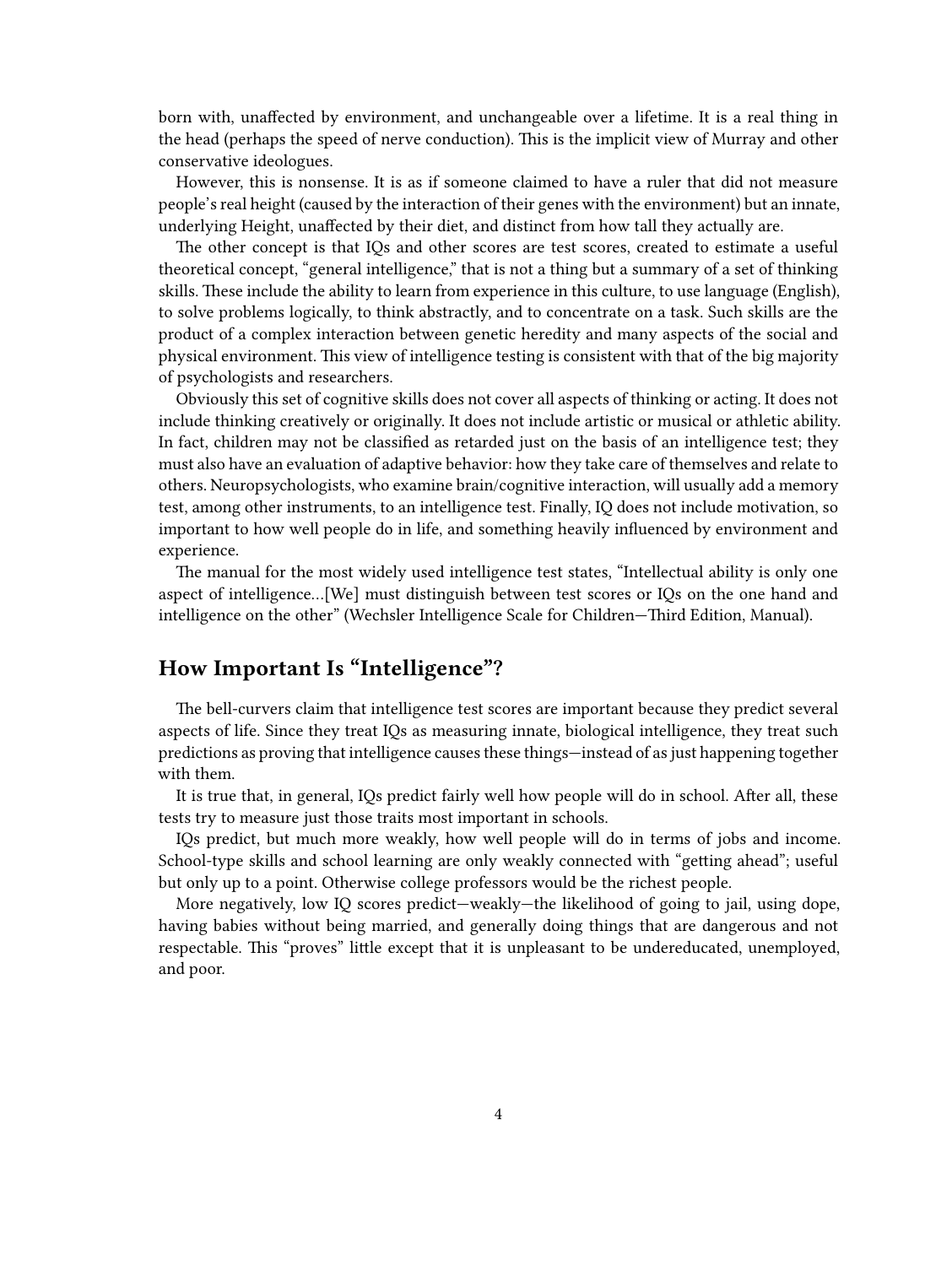### <span id="page-4-0"></span>**Racism**

However the conservatives make this exciting by noting that different population groups have different average IQ scores. Thus African-Americans consistently test lower—on the average than European-Americans. The implication is that Blacks are a biological group that is innately inferior to whites in intelligence, and that this causes Black poverty and crime.

This is ridiculous, because "racial" groups are not biological entities. Black people have quite a lot of white ancestry, as whites have a good deal of Black. Both African-Americans and European-Americans are mergers of a wide range of physical types. Nor are "immigrants" a biological grouping.

From the other view of "intelligence," as a concept about a set of mental skills, the meaning of "facts" changes. Different ethnic and class groups have different social psychologies—each group's common way of thinking, valuing, and behaving. Average group IQs go together with group values and behavior because they are all part of the common way of thinking, not because intelligence causes all the other more-or-less common aspects of group life.

Some social groups have been faced with great oppression, discrimination, forced poverty and degradation, with few avenues for learning or social rising. Parts—not all—of these groups respond by rejecting the values of education and by internalizing their oppressors' view of themselves to an extent. (Malcolm X frequently spoke about this.) This has been true, not only of a layer of African-Americans but also of some Italian-Americans and white Appalachians.

Of course this does not prove that these groups are biologically inferior in intellectual ability. Nor does it show that they are "culturally deprived." Along with weaknesses, their cultures also have great strengths. Every group—ethnic, racial, or class—has strengths and weaknesses.

Every group's culture is terribly distorted compared to the truly human culture that a free society may someday develop.

That The Bell Curve and other such trash could be widely publicized and discussed means something politically—beyond their insignificance as science. Far-right ideas have become respectable and can be treated as part of the public dialogue by the mainstream capitalist press. Fascism is definitely not on the agenda yet, but the population is being familiarized with the basic "ideas" of fascism. We have to do our best to attack these ideas and to familiarize people with the ideas of freedom.